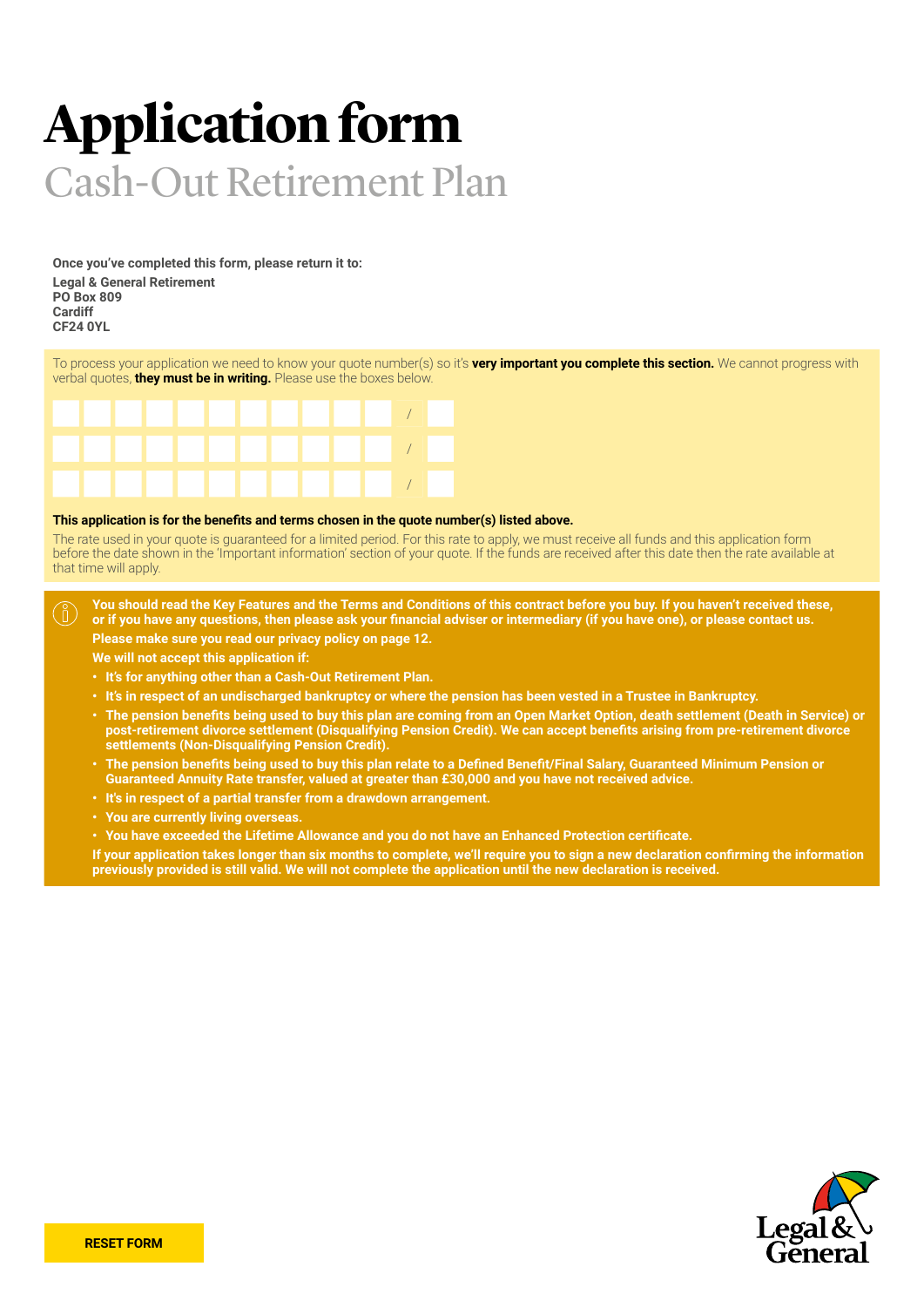#### **Notes for the member about this application**

#### **1. Proof of identity:**

- Confirming your identity to protect you and us from financial crime, we may need to confirm your identity from time to time. We may do this by using reference agencies to search sources of information about you (an identity search). This will not affect your credit rating. If this identity search fails, we may ask you for documents to confirm your identity.
- If you have changed your name by deed poll, please send us a copy of this with your application.

#### **2. For taxation purposes please enclose:**

- P45 for this tax year, if applicable (without this, a temporary tax code, which is confirmed by HM Revenue & Customs (HMRC), will be applied to your payments until we receive confirmation of your correct code). The P45 will not be returned to you. If we make payments before receiving confirmation of your tax code, and later learn that you have paid too much tax, we will return the overpaid tax to you by adjusting your next income payment.
- Please contact us on the phone number stated in your Key Features document if you have any protection in place against the Lifetime Allowance tax charge, as we will need to discuss this with you before your application can proceed. We will not be able to accept your application if your Lifetime Allowance protection is anything other than Enhanced Protection. Call charges will vary. We may record and monitor calls.

#### **3. What needs to be signed and dated:**

• The declaration in Part 6 must be signed and dated by the person who we'll be paying the income to.

#### **4. Information you should note:**

• You must have a permanent National Insurance number.

#### **5. Changes to your details**

• If any of your details change after you have sent this application to us, please contact us immediately to let us know.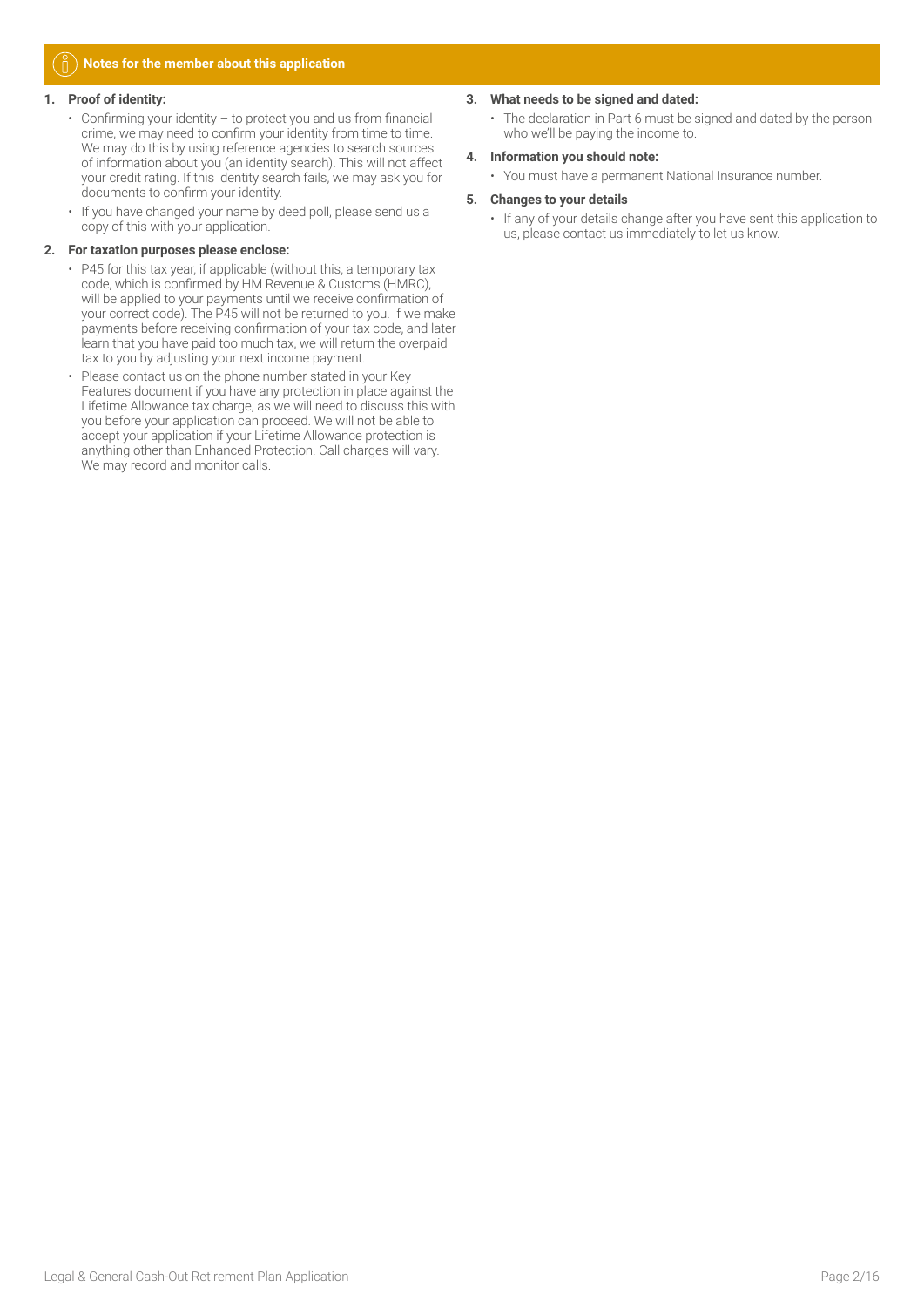### 1 About you and your plan

| Please complete this section in full.                                                                |                                                      |  |                                         |  |         |           |  |                                            |
|------------------------------------------------------------------------------------------------------|------------------------------------------------------|--|-----------------------------------------|--|---------|-----------|--|--------------------------------------------|
| 1. What is your full name and title?                                                                 | Mr/Mrs/Miss/Ms/<br>Other<br>Surname<br>First name(s) |  |                                         |  |         |           |  |                                            |
| 2. What is your date of birth?                                                                       |                                                      |  | D D M M Y Y Y Y                         |  |         |           |  |                                            |
| 3. What is your gender?                                                                              |                                                      |  | Male                                    |  | Female  |           |  |                                            |
| 4. What is your marital status.                                                                      |                                                      |  | Single<br>Divorced/<br><b>Dissolved</b> |  | Married | Separated |  | Registered civil<br>partnership<br>Widowed |
| 5. What is your current permanent<br>residential address including postcode<br>and telephone number? | Address                                              |  | Cohabiting                              |  |         |           |  |                                            |
|                                                                                                      | Postcode<br>Email address                            |  |                                         |  |         |           |  |                                            |
|                                                                                                      | Home phone                                           |  |                                         |  |         |           |  |                                            |
|                                                                                                      | Mobile phone                                         |  |                                         |  |         |           |  |                                            |
| 6. What is your National Insurance number?                                                           |                                                      |  |                                         |  |         |           |  |                                            |
| You must have a permanent National<br>Insurance number.                                              |                                                      |  | For example, AB 123456 C                |  |         |           |  |                                            |
| Lifetime allowance                                                                                   |                                                      |  |                                         |  |         |           |  |                                            |

**Understanding the Lifetime Allowance rules is important because if you provide incorrect or incomplete information you** 

**7.** Is the value of all your pension benefits, including the benefits from this plan, and any tax-free cash taken above the standard Lifetime

Allowance (£1,073,100 for the tax year 2022/2023)?

**may become liable to a Lifetime Allowance tax charge.**

| <b>Yes</b> | <b>No</b> | If 'Yes', please contact us on the phone number<br>stated in your Key Features document as we                                                                                 |
|------------|-----------|-------------------------------------------------------------------------------------------------------------------------------------------------------------------------------|
|            |           | will need to discuss this with you before your<br>application can proceed.                                                                                                    |
|            |           | Please be aware that if you do not have Lifetime<br>Allowance protection in place (Enhanced<br>Protection only) then we will not be able to<br>proceed with your application. |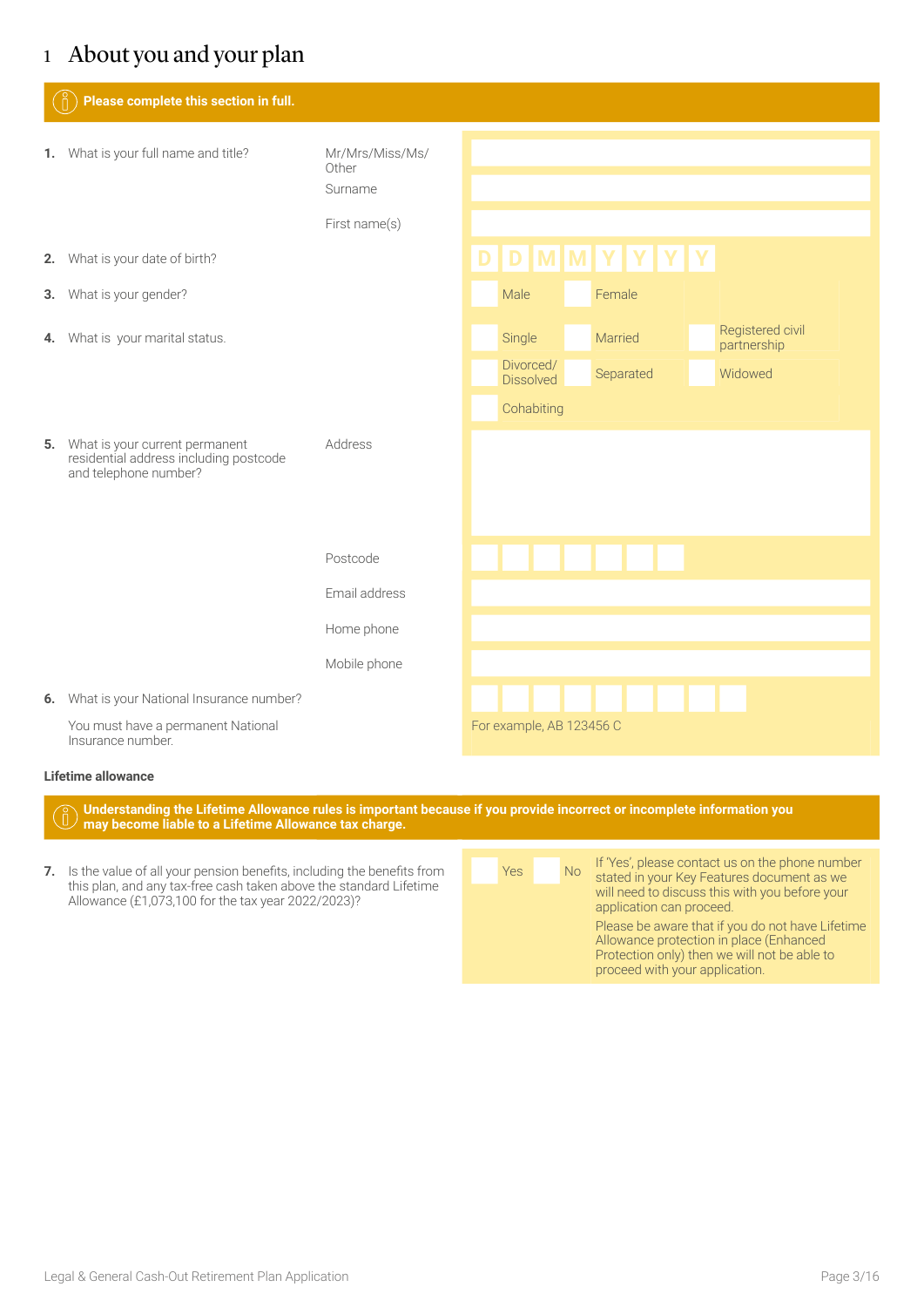### 2 About your spouse, registered civil partner or dependant

|    | Only complete this section if you have chosen an income for your dependant (shown as 'Joint Life' on your quote). |                                                      |  |                               |  |                 |  |                                 |  |
|----|-------------------------------------------------------------------------------------------------------------------|------------------------------------------------------|--|-------------------------------|--|-----------------|--|---------------------------------|--|
| 1. | What is their full name and title?                                                                                | Mr/Mrs/Miss/Ms/<br>Other<br>Surname<br>First name(s) |  |                               |  |                 |  |                                 |  |
| 2. | What is their date of birth?                                                                                      |                                                      |  |                               |  | D D M M Y Y Y Y |  |                                 |  |
| 3. | What is their gender?                                                                                             |                                                      |  | Male                          |  | Female          |  |                                 |  |
| 4. | What is their marital status?                                                                                     |                                                      |  | Single                        |  | Married         |  | Registered civil<br>partnership |  |
|    |                                                                                                                   |                                                      |  | Divorced/<br><b>Dissolved</b> |  | Separated       |  | Widowed                         |  |
|    |                                                                                                                   |                                                      |  | Cohabiting                    |  |                 |  |                                 |  |
| 5. | What is their relationship to you?<br>For example, husband, wife or partner.                                      |                                                      |  |                               |  |                 |  |                                 |  |

**If you have chosen benefits for your dependant, the recipient of these payments must not be a child and must be financially dependent on or interdependent with you, or your spouse, or civil partner at the time of your death. Any nomination you make in this regard will be binding on us. If the person you have chosen dies before you there will be no dependant's benefits.**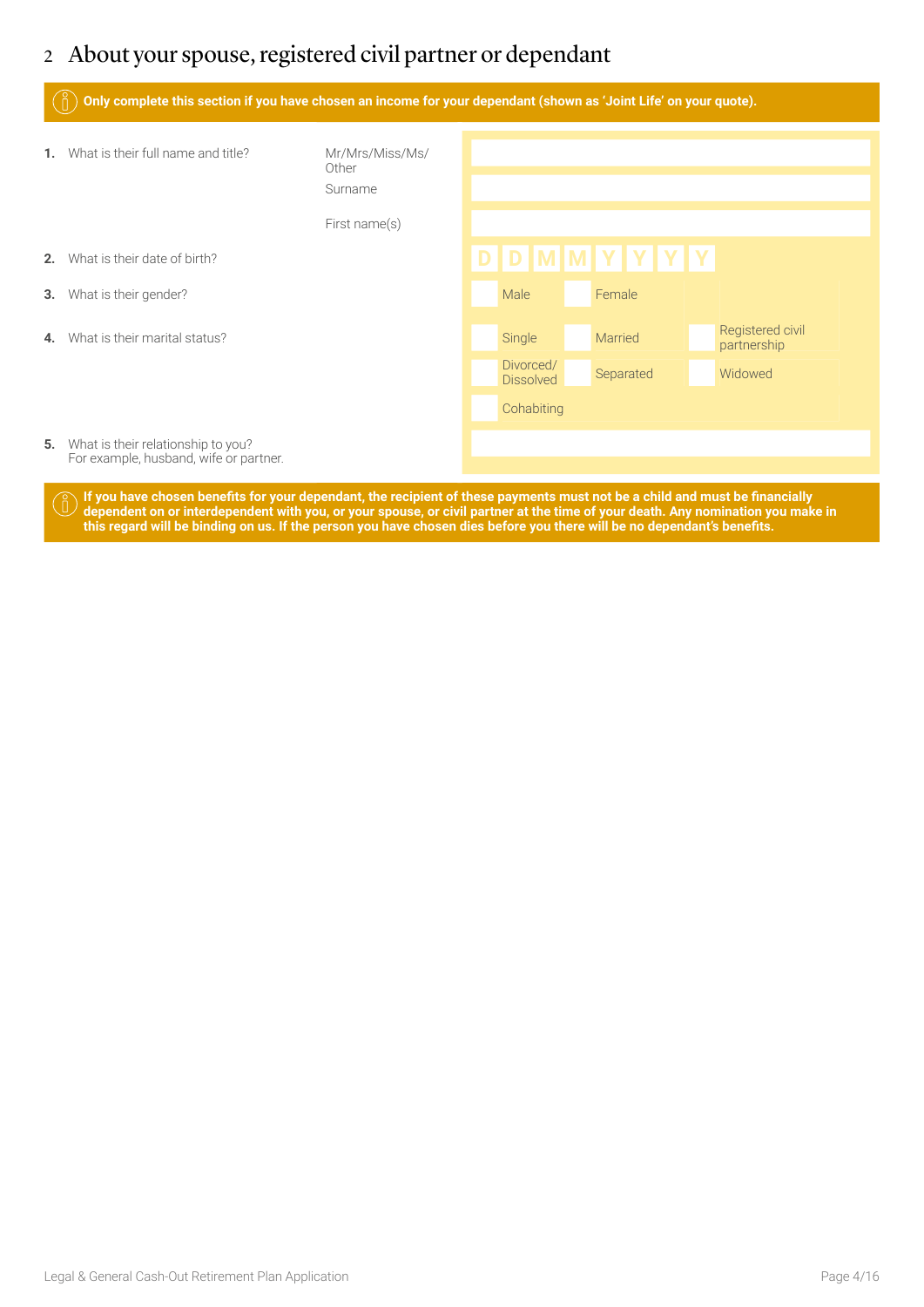### 3 Payment details

|    | Please give details of where your income and any tax-free cash is to be paid.<br>$\left[\begin{matrix} 0 \ 0 \end{matrix}\right]$<br>Any tax due will normally be deducted before you receive each payment.<br>All payments will be made to you in British Pounds Sterling. Any conversion to another currency will be at your own expense. |          |  |  |  |  |  |                   |  |  |  |  |  |
|----|---------------------------------------------------------------------------------------------------------------------------------------------------------------------------------------------------------------------------------------------------------------------------------------------------------------------------------------------|----------|--|--|--|--|--|-------------------|--|--|--|--|--|
|    |                                                                                                                                                                                                                                                                                                                                             |          |  |  |  |  |  |                   |  |  |  |  |  |
| 1. | What is the name and address of your                                                                                                                                                                                                                                                                                                        | Name     |  |  |  |  |  |                   |  |  |  |  |  |
|    | bank or building society?                                                                                                                                                                                                                                                                                                                   |          |  |  |  |  |  |                   |  |  |  |  |  |
|    |                                                                                                                                                                                                                                                                                                                                             | Address  |  |  |  |  |  |                   |  |  |  |  |  |
|    |                                                                                                                                                                                                                                                                                                                                             |          |  |  |  |  |  |                   |  |  |  |  |  |
|    |                                                                                                                                                                                                                                                                                                                                             |          |  |  |  |  |  |                   |  |  |  |  |  |
|    |                                                                                                                                                                                                                                                                                                                                             |          |  |  |  |  |  |                   |  |  |  |  |  |
|    |                                                                                                                                                                                                                                                                                                                                             |          |  |  |  |  |  |                   |  |  |  |  |  |
|    |                                                                                                                                                                                                                                                                                                                                             |          |  |  |  |  |  |                   |  |  |  |  |  |
|    |                                                                                                                                                                                                                                                                                                                                             | Postcode |  |  |  |  |  |                   |  |  |  |  |  |
|    |                                                                                                                                                                                                                                                                                                                                             |          |  |  |  |  |  |                   |  |  |  |  |  |
| 2. | What is the bank or building society sort code?                                                                                                                                                                                                                                                                                             |          |  |  |  |  |  | $\qquad \qquad -$ |  |  |  |  |  |
| 3. | What is the bank or building society account number?                                                                                                                                                                                                                                                                                        |          |  |  |  |  |  |                   |  |  |  |  |  |
|    |                                                                                                                                                                                                                                                                                                                                             |          |  |  |  |  |  |                   |  |  |  |  |  |

- **4.** What name is your account in? **You must be either the sole or joint account holder**.
- **5.** What is the building society roll number (if applicable)?

### 4 Guaranteed minimum payment period

- **If your plan has a Guaranteed Minimum Payment Period, you can nominate one or multiple beneficiaries to receive any payments due if you die during that period (this can be changed or updated at any time).**
	- **I wish for any payments due within the Guaranteed Minimum Payment Period following my death to be paid to:**

#### **Nomination One**

**1.** What is their full name and title? Mr/Mrs/Miss/Ms/

**Other** Surname First name(s)

**2.** What is their date of birth?

- **3.** Nomination split (For example 1, 2 or 3) Please see the wording at the bottom of the next page for more information.
- **4.** Percentage of payments due on my death to this nominee.

| D D M M Y Y Y Y Y |
|-------------------|
|                   |
|                   |
| $\%$              |

. . . . .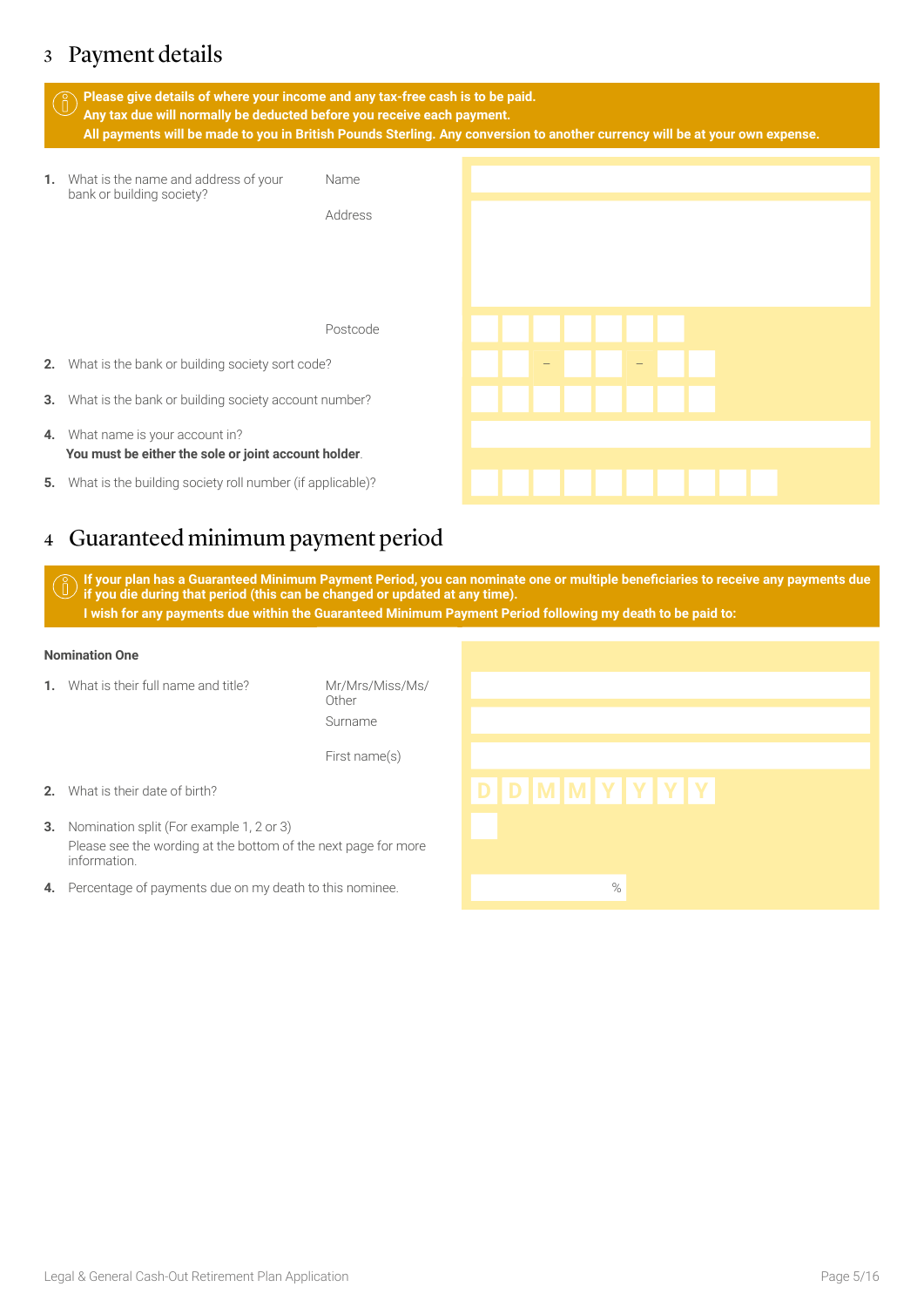### 4 Guaranteed minimum payment period (continued)

**If your plan has a Guaranteed Minimum Payment Period, you can nominate one or multiple beneficiaries to receive any payments due if you die during that period (this can be changed or updated at any time). I wish for any payments due within the Guaranteed Minimum Payment Period following my death to be paid to:**

#### **Nomination Two**

- **1.** What is their full name and title? Mr/Mrs/Miss/Ms/ **Other** Surname First name(s) **2.** What is their date of birth? **D D M M Y Y Y Y 3.** Nomination split (For example 1, 2 or 3) Please see the wording at the bottom of this page for more information. **4.** Percentage of payments due on my death to this nominee.  $\frac{1}{2}$  **1. The state of payments due on my death to this nominee. Nomination Three 1.** What is their full name and title? Mr/Mrs/Miss/Ms/ **Other** Surname First name(s) **2.** What is their date of birth? **D D M M Y Y Y Y 3.** Nomination split (For example 1, 2 or 3) Please see the wording at the bottom of this page for more information. **4.** Percentage of payments due on my death to this nominee.  $\%$ 
	- **The guaranteed minimum payment period benefit will be shared between your nominations equally next to their name. If an exact equal split can't be achieved, please indicate the priority of each share by numbering each nomination accordingly. For example, nomination 1 would receive the highest share.**

Please note: Any nomination you make is not binding on us. The recipient will be chosen at our discretion but we will consider your nomination carefully. The recipient must be a dependant or a 'nominee' for the purposes of tax legislation.

The way that a 'nominee' is defined by tax legislation could stop the payments being offered to suitable beneficiaries in some situations. To avoid us stopping payments you may wish to make a broad nomination of all beneficiaries by ticking the box below. This will give us greater scope to ensure payments are made to an appropriate beneficiary, particularly where your wishes become out of date. We'll still consider your nomination (or nominations) and this can be changed or updated by you at any time.

In addition to any specific nomination above, I agree to make a broad nomination of any individual chosen by you to receive any payments due following my death.

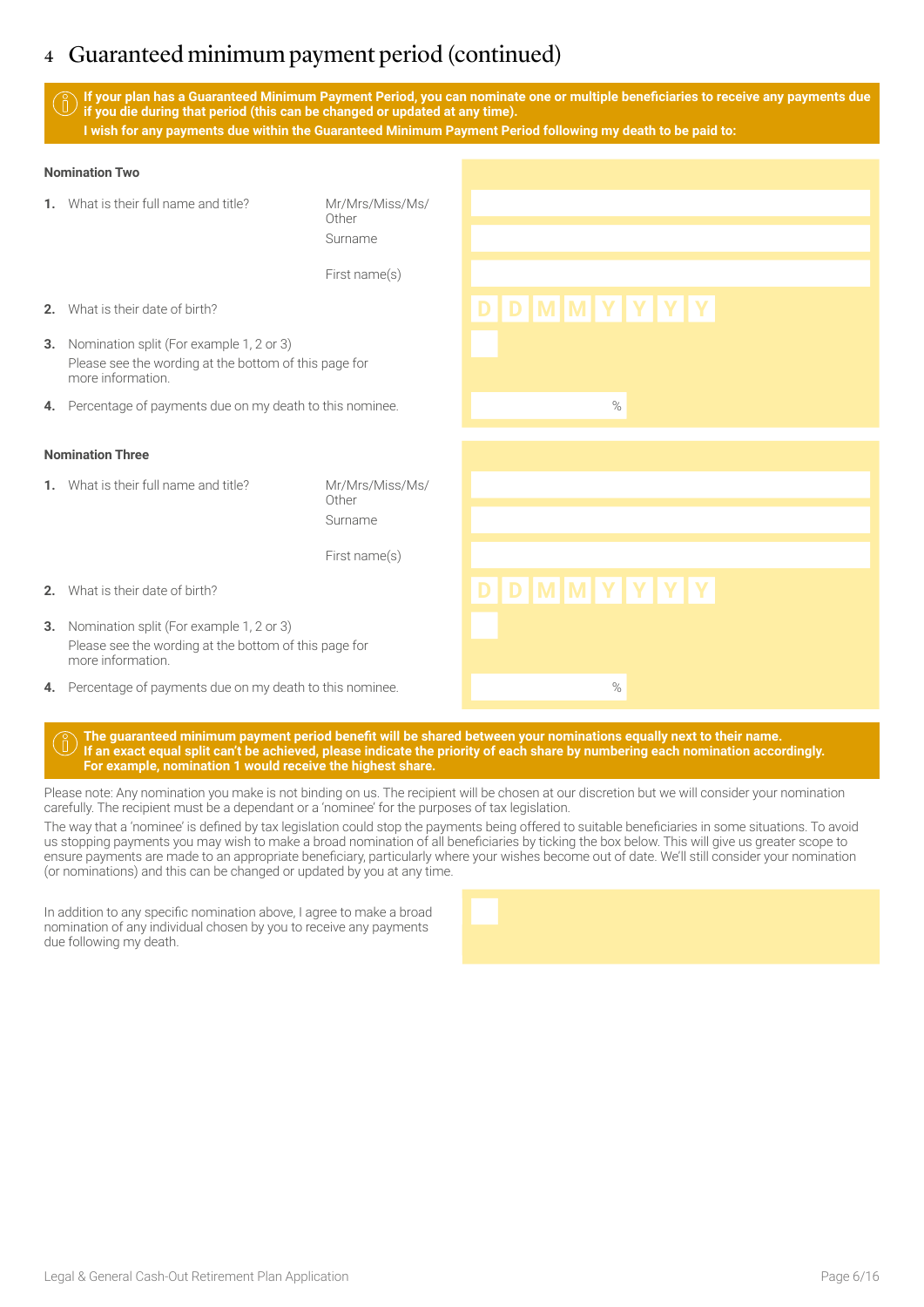### 5 About the transferring pension scheme(s)

**If you wish to transfer the value of existing pension benefits into your plan, please give details of each transferring pension scheme(s) including any Legal & General schemes. If there is insufficient space for you to provide details of all your schemes, please photocopy this page before going any further. You can then complete the additional scheme details on a separate page(s).**

## **Scheme one 1.** Name of the current provider. **2.** Address and telephone number of the current provider. **3.** Full name of the pension scheme. **4.** Existing plan number. **5.** Are the funds already in drawdown? The state of the Second Second Second Second Second Second Second Second Second Second Second Second Second Second Second Second Second Second Second Second Second Second Second Seco **6.** Is this a full or partial transfer? The Community of the Community Partial Partial **7.** Approximate fund value to be paid to us. **8.** Do you want to take a tax-free cash sum? Yes No Is the maximum tax-free cash required Is the maximum tax-liee cash required<br>(normally 25% of the fund value)? If not 25%, what percentage or value do you want to take?  $\blacksquare$  %  $\blacksquare$  £ **We will normally pay any tax-free cash due. Your current provider can only pay tax-free cash to you if your existing plan is in drawdown or has been designated for drawdown. Scheme two 1.** Name of the current provider.

- **2.** Address and telephone number of the current provider.
- **3.** Full name of the pension scheme.
- **4.** Existing plan number.
- **5.** Are the funds already in drawdown? The Contract of the Contract of the North Area North Area North Area North Area North Area North Area North Area North Area North Area North Area North Area North Area North Area Nor
- **6.** Is this a full or partial transfer? The Contraction of the Contraction Partial Partial
- **7.** Approximate fund value to be paid to us.
- **8.** Do you want to take a tax-free cash sum? The state of the Second Vest No. No

Is the maximum tax-free cash required Is the maximum tax-lifee cash required<br>(normally 25% of the fund value)?

If not 25%, what percentage or value do you want to take?  $\blacksquare$  %  $\blacksquare$  £

**We will normally pay any tax-free cash due. Your current provider can only pay tax-free cash to you if your existing plan is in drawdown or has been designated for drawdown.**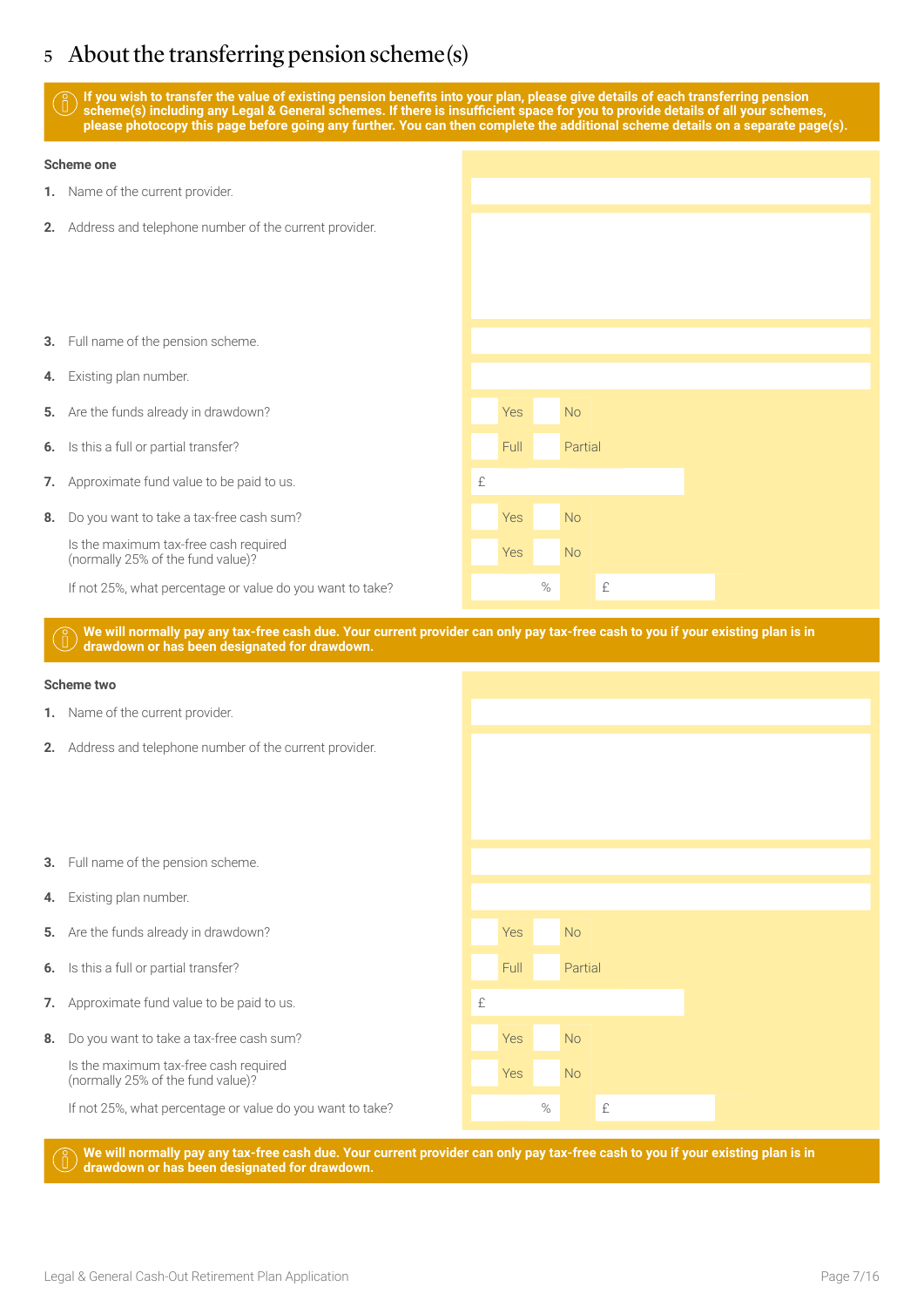### 5 About the transferring pension scheme(s) (continued)

#### **Scheme three**

- **1.** Name of the current provider. **2.** Address of the current provider. **3.** Full name of the pension scheme. **4.** Existing plan number. **5.** Are the funds already in drawdown? **Yes No. 2016** Yes No. 2016 **6.** Is this a full or partial transfer? Full Partial Partial Partial Partial Partial Partial Partial Partial Partial Partial Partial Partial Partial Partial Partial Partial Partial Partial Partial Partial Partial Partial **7.** Approximate fund value to be paid to us. **EXECUTE:**  $\mathbf{f}$ **8.** Do you want to take a tax-free cash sum? The state of the Second Vest No. No Is the maximum tax-free cash required Is the maximum tax-lifee cash required<br>(normally 25% of the fund value)? If not 25%, what percentage or value do you want to take?  $\blacksquare$   $\blacksquare$   $\blacksquare$   $\blacksquare$   $\blacksquare$   $\blacksquare$   $\blacksquare$   $\blacksquare$   $\blacksquare$   $\blacksquare$   $\blacksquare$   $\blacksquare$   $\blacksquare$   $\blacksquare$   $\blacksquare$   $\blacksquare$   $\blacksquare$   $\blacksquare$   $\blacksquare$   $\blacksquare$   $\blacksquare$   $\blacksquare$   $\blacksquare$   $\$ 
	- **We will normally pay any tax-free cash due. Your current provider can only pay tax-free cash to you if your existing plan is in drawdown or has been designated for drawdown.**



**We will normally pay any tax-free cash due. Your current provider can only pay tax-free cash to you if your existing plan is in drawdown or has been designated for drawdown.**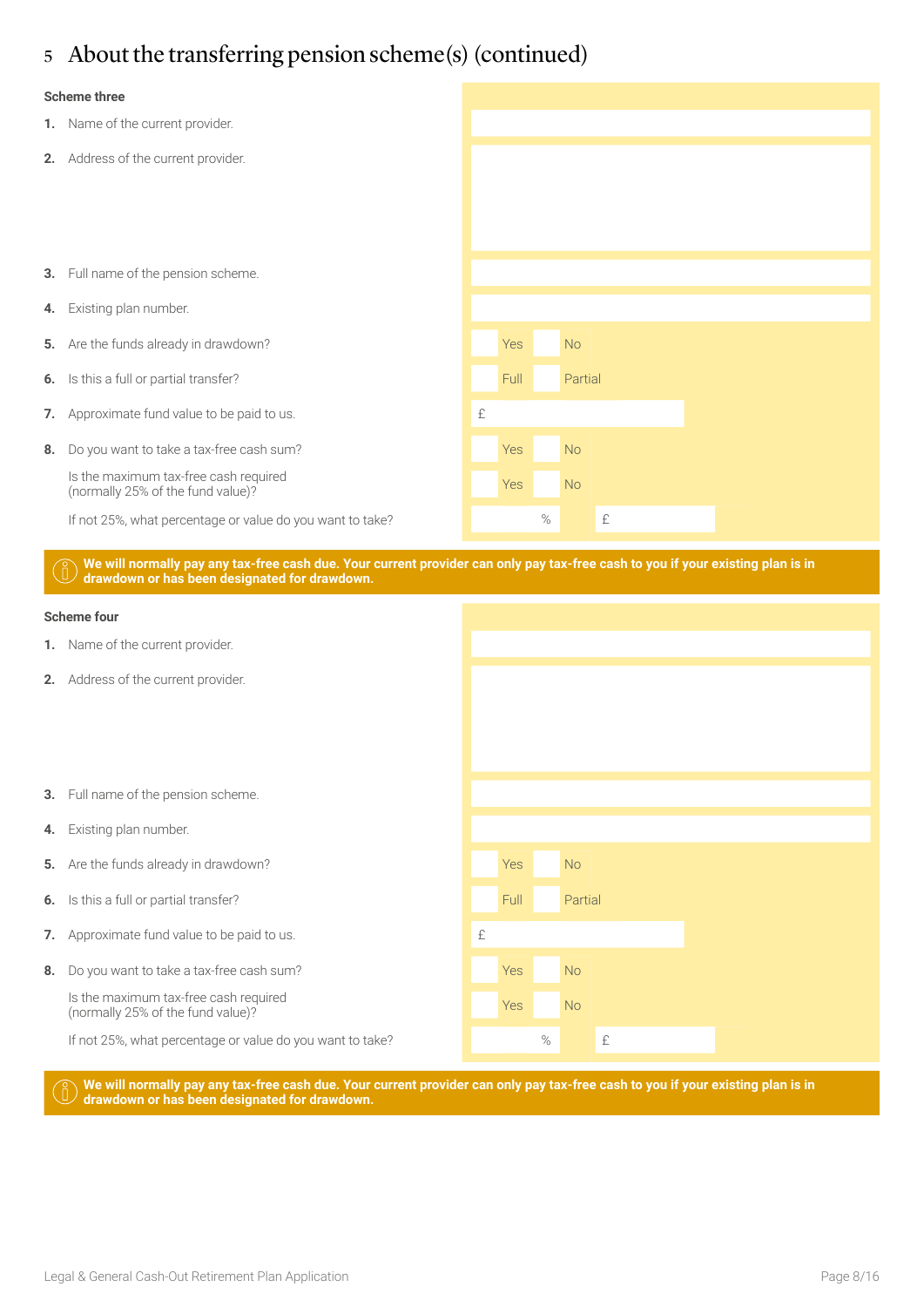### 6 Declaration and member's agreement

**Please remember that it is a serious offence to make false statements; the penalties are severe and could lead to prosecution.**

#### **A. Scheme membership**

#### **I apply to become a member of Legal & General Retirement Pension Scheme (the 'Scheme').**

I agree to be bound by the Rules of the Scheme and the terms and conditions of the Cash-Out Retirement Plan. I acknowledge and agree that Legal & General has not provided and will not provide me with financial advice concerning the suitability of joining the Scheme.

I confirm that I have been provided with copies of the Terms and Conditions and Key Features Document for the Cash-Out Retirement Plan.

#### **A1 Applies to all applicants (who on joining the Scheme become Scheme Members)**

- 1. I confirm that I do not currently intend, as a result of receiving a cash lump sum from this arrangement, to significantly increase contributions to one or more Registered Pension Schemes by an amount equal to more than 30% of my lump sum. (This is known as 'recycling' – please see section PTM133800 of HM Revenue & Customs' Pension Tax Manual online for more information.) If I do recycle my cash lump sum then I will inform Legal & General within 30 days as required by HMRC's regulations.
- 2. I confirm that:
	- In this tax year I am resident in the UK or am a Crown servant or the husband, wife or registered civil partner of a Crown servant.
	- The total contributions that I pay to all Registered Pension Schemes in the tax year to which I am entitled tax relief (under section 188 of the Finance Act 2004) will not exceed the higher of the basic amount of my relevant UK earnings in that tax year within the meaning of section 189 of the Finance Act 2004.
	- The information I have given and declarations I have made in this application are, to the best of my knowledge and belief, correct and complete. I also agree this will form the basis of my application.
	- I agree that my chosen quote and the information contained in this application will be used to determine the benefits paid and if any of the information is found to be incorrect my benefits may be adjusted accordingly.
	- I agree to comply with the rules of the Scheme.
	- I will give notice to Legal & General if an event occurs as a result of which I am no longer entitled to relief for my contributions pursuant to section 188 of the Finance Act 2004 and that the notice will be provided by the later of (i) 5 April in the tax year in which the event occurs; and (ii) the date which is 30 days after the occurrence of that event.

#### **A2 Applies to applicants who wish to transfer the value of benefits from another pension scheme**

#### **1. Applies to the previous scheme trustee/administrator**

I authorise and instruct you to transfer funds from the plan(s) as listed in Part 5 directly to Legal & General, and to provide any instruction and/ or discharge required by any relevant third party to do so. Where you have asked me to give you any original policy document(s) in return for the transfer of funds and I am unable to do so, I promise that I will be responsible for any losses and/or expenses which are the result, and which a reasonable person would consider to be the probable result, of any untrue, misleading or inaccurate information deliberately or carelessly given by me, or on my behalf, either in this form or with respect to benefits from the plan.

I authorise you to release all necessary information to Legal & General to enable the transfer of funds to Legal & General.

I authorise you to obtain from and release to the financial adviser named

in this application any additional information that may be required to enable the transfer of funds.

If an employer is paying contributions to any of the plans as listed in Part 5 of this application, I authorise you to release to that employer any relevant information in connection with the transfer of funds from the relevant plan(s).

Until this application is accepted and complete, Legal & General's responsibility is limited to the return of the total payment(s) to the previous scheme.

When payment is made to Legal & General as instructed, this means I shall no longer be entitled to receive pension benefits from the whole of the plan(s) listed in Part 5 of this application where the whole of the plan(s) is transferring, or that part of the plan(s) represented by the payment(s) if only part of the plan(s) is transferring.

#### **2. Applies to the previous scheme trustees/administrator and Legal & General**

I accept responsibility in respect of any claims, losses, expenses, additional tax charges or any penalties that Legal & General and my current provider may incur as a result of any incorrect, untrue, or misleading information in this application or given by me, or on my behalf, or of any failure on my part to comply with any aspect of this application.

#### **3. Applies to Legal & General**

I understand that:

- I will be subject to the money purchase annual allowance (MPAA) from the date of my first flexi-access payment, or
- I am already subject to the MPAA.

I authorise and request Legal & General to contact the trustees or administrator of my previous scheme and to obtain on my behalf the necessary information concerning my pension benefits.

I authorise Legal & General to accept the transfer payment and understand that on receipt of the transfer payment, Legal & General will apply this sum to my Cash-Out Retirement Plan and that on acceptance of the transfer payment by Legal & General, the liability of the trustees or administrators of the previous scheme to provide benefits ceases.

I understand that the banking of the transfer payment by Legal & General does not constitute acceptance by Legal & General of the transfer payment. The transfer payment will only be accepted once Legal & General has received all the necessary information from the trustees or administrator of my previous scheme.

#### **B. Lifetime Allowance Declaration**

I confirm that the value of all the pensions and tax-free cash I have already taken, combined with the benefits I am taking now, is below the current standard Lifetime Allowance. If it is not, I have Enhanced Protection in place against the Lifetime Allowance tax charge and I have provided a copy of the certificate of protection.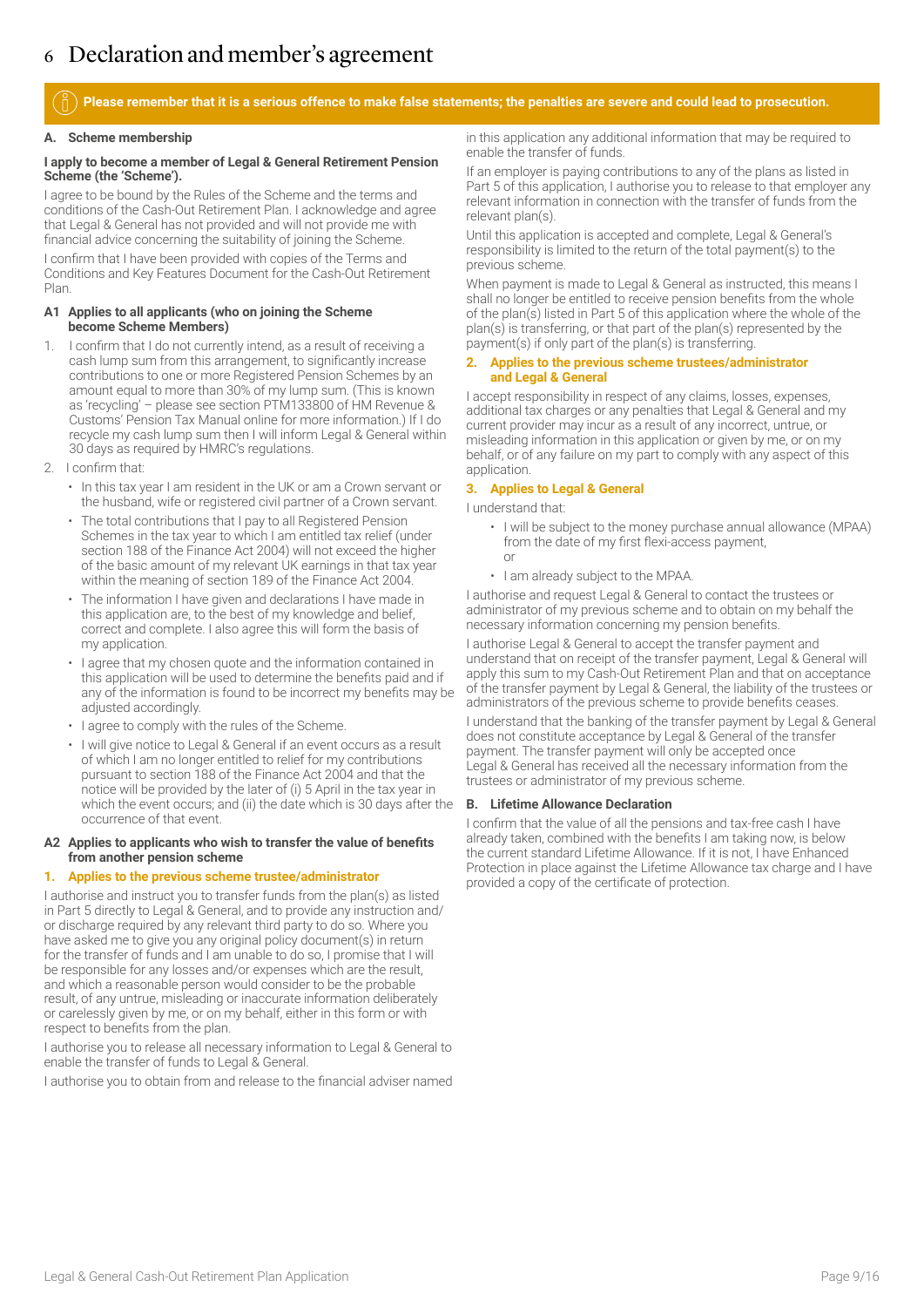### 6 Declaration and member's agreement (continued)

#### **C. Marketing consent**

Here at Legal & General we take your privacy seriously; this is why we never share your personal details with anyone else for their own marketing purposes. However, from time to time we would like to contact you with news, useful information and exclusive offers on our products and services. If you'd like to be kept up to date, please let us know how you would like to hear from us:



If now or at any time in the future you wish to withdraw your consent (including any consent that you may have previously given) please contact us as directed in our privacy policy.

\*e.g. via our own systems such as My Account, social media platforms and third-party websites such as YouTube.

#### **D. Data protection**

Protecting your personal information is extremely important to us. Please take the time to read our privacy policy in Part 8.

By signing this application form you agree to the use of your personal information as set out in the privacy policy.

I agree to the terms set out above and the use of my information as described in the privacy policy.

#### **E. Adviser Charge Declaration**

If I have asked Legal & General to arrange payments of an adviser charge, details of this charge will be shown in the 'How much does the advice cost?' section of my quote. By signing this application, I instruct Legal & General to:

- Deduct that adviser charge in accordance with my quote; and
- Pay it to my financial adviser's firm as shown in the 'Financial Adviser/ Intermediary' section of this application.

Once the Cash-Out Retirement Plan has been set up and the cancellation period has passed, I cannot change or cancel the adviser charge. For more information on adviser charges, please read the section 'Will you make any payments to my financial adviser or intermediary?' in the Key Features.

I confirm that any adviser charge arranged on my behalf by Legal & General on the initial set up of this Plan:

- Is wholly connected to the purchase of this Cash-Out Retirement Plan; and
- Is appropriate to the advice and services my adviser provided in relation to this Cash-Out Retirement Plan purchase.

If this is not the case, then some, or all, of the adviser charge and any tax-free cash sum may become liable to tax charge, that I may be responsible for.

#### **I agree to the terms set out in the 'Declaration and member's agreement' and the use of my information as described in the privacy policy.**

| Signature<br><b>DIDIMIMIYIYIYIY</b> | Name            |  |  |  |  |
|-------------------------------------|-----------------|--|--|--|--|
|                                     |                 |  |  |  |  |
|                                     | Today's<br>date |  |  |  |  |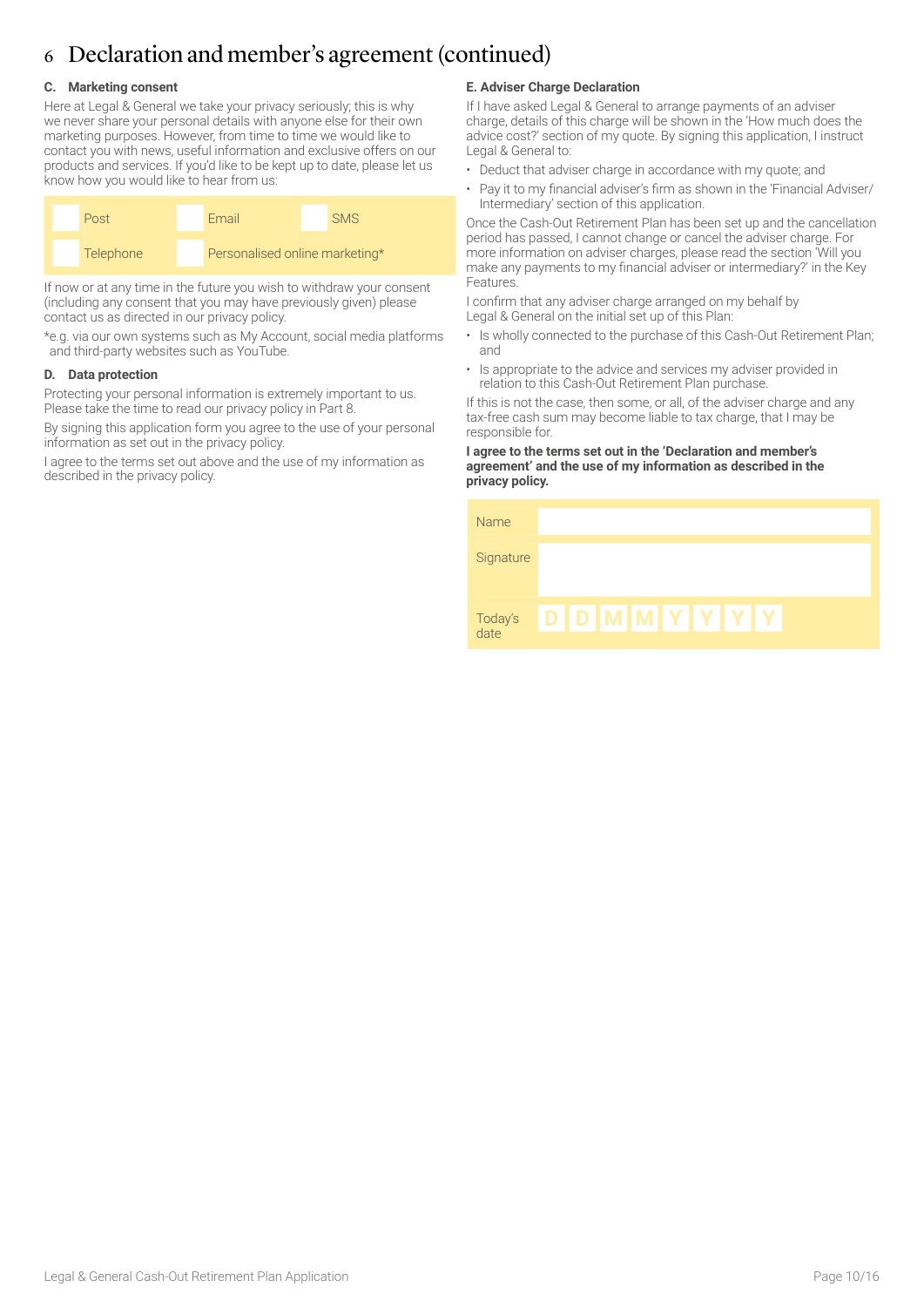### 7 Financial adviser/intermediary section

#### **This section should only be completed by your financial adviser if you are using one to apply for a Cash-Out Retirement Plan policy.**

Yes No

Yes No

Yes No

Yes No

#### **A. Basis of advice declaration**

To meet the Financial Conduct Authority (FCA) regulatory reporting requirements, Legal & General must record whether advice was given to your client regarding the sale of this product. Please tick the relevant box.

#### **B. Adviser Declaration**

The applicant is applying on their own behalf and not as a nominee, trustee or in a fiduciary capacity for any other person. I can confirm that any transfer is from a UK Registered Pension Scheme. Please process any transfer under the following details:

Full name of firm

Firm's contact telephone number

Firm's contact email address

FCA Firm reference number

What is your Legal & General agency number? If the wrong number or no number is given, this will cause delays.

Firm address

Firm postcode

#### **C. DB to DC Transfers**

Does this application relate to a Defined Benefit/Final Salary, GMP or GAR transfer into the Legal & General Retirement Pension Scheme for Immediate Vesting?

**If 'Yes'**, Is the value of the gross transfer value greater than £30,000? For Defined Benefit/Final Salary, GMP or GAR transfers valued at greater than £30,000, it is a regulatory requirement for full advice/a personal recommendation to be given by a financial adviser with the required permissions.

Was the advice for the customer to proceed with the transfer?

**We will only accept the transfer if the advice/recommendation was for it to proceed.** 

| What is your full name and title as the financial<br>adviser/intermediary?                                                              | Mr/Mrs/Miss/Ms/<br>Other |  |
|-----------------------------------------------------------------------------------------------------------------------------------------|--------------------------|--|
| <b>Declaration</b>                                                                                                                      | Surname                  |  |
| I confirm that to the best of my knowledge my<br>answers are full and accurate.                                                         | First name(s)            |  |
| As the agent who is submitting this<br>application, I hereby instruct Legal & General<br>to record the pension transfer under my firm's | Position                 |  |
| agency details as stated above.                                                                                                         | Today's date             |  |
|                                                                                                                                         | Signature                |  |

**As the financial adviser/intermediary it is your responsibility to forward the quote, Key Features document and Terms and Conditions booklet to your client. You must also provide your client with the appropriate risk warnings in accordance with FCA COBS 19.7.**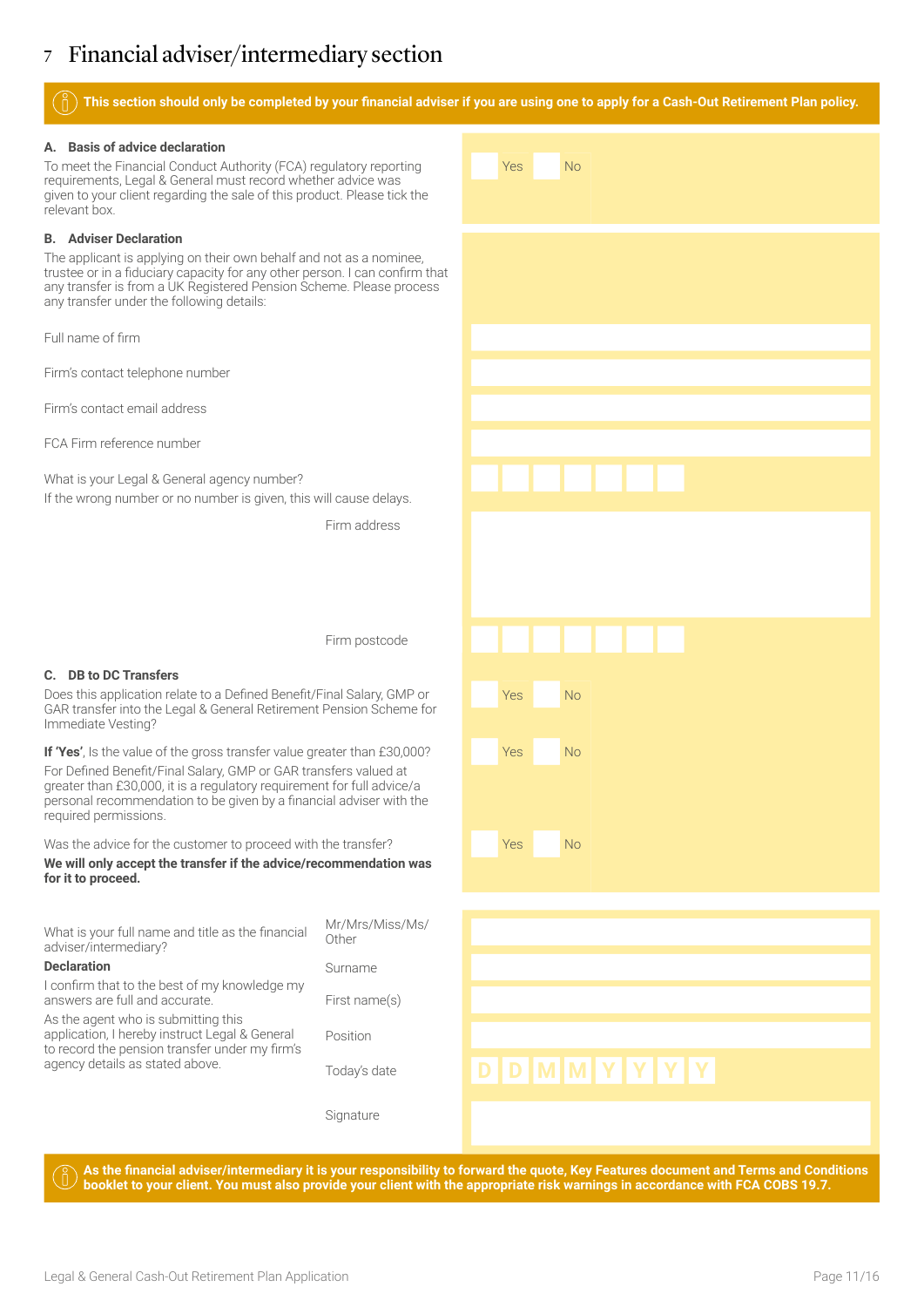### 8 Privacy policy

#### **Last updated: October 2021**

#### Protecting your personal information is extremely important to us at Legal & General. It's especially important for a large financial company like ours, **as our customers trust us to look after a huge amount of sensitive information on everything from their business affairs to their medical history.**

The way we collect, use, store and share your information is equally important. Our customers expect us to manage their information privately and securely. If we don't, they'll lose their trust in us.

This policy tells you how we collect and process your personal information. Please take a few minutes to read it, and show it to anyone else connected to your product or whose data you have shared with us. This policy may be subject to future change.

Unfortunately, sending information via e-mail is not completely secure; anything you send is done so at your own risk. Once received, we will secure your information in accordance with our security procedures and controls.

#### **What does this policy cover?**

This privacy policy relates to retail customers and/or any individual consumers of our goods and/or services, including users of our application based technology and those individuals who request financial advice, obtain quotes, utilise our services, purchase our products, enter into agreements with us, individuals that we cover under employer sponsored schemes and/or individuals that we may otherwise interact with us in the course of our business. We have a separate privacy policy for professional business clients, which can be found on our website at **[legalandgeneral.com/institutional/privacy-policy](http://legalandgeneral.com/institutional/privacy-policy)**.

#### **What is personal information?**

When we talk about personal information we mean information about an individual that can identify them, like their name, address, e-mail address, telephone number and financial details. It can relate to customers (including prospective customers), their appointed representatives (e.g. powers of attorney), employees, shareholders, business contacts and suppliers. Any reference to "information" or "data" in this policy is a reference to personal information about a living individual.

#### **What information do we hold?**

We may collect and process the following personal information about you:

| <b>Type of data</b>                        | <b>Description</b>                                                                                                                                                                        | <b>Examples of how we use it</b>                                                                                                                                                                      |
|--------------------------------------------|-------------------------------------------------------------------------------------------------------------------------------------------------------------------------------------------|-------------------------------------------------------------------------------------------------------------------------------------------------------------------------------------------------------|
| Contact                                    | • Who you are<br>• Where you live<br>(including previous addresses)<br>• How to contact you<br>• Third party contacts (e.g. family members<br>or friends)                                 | • Servicing your product<br>• Pension tracing<br>Marketing<br>Analysis & profiling<br>Enhancing our product and service offering<br>To provide financial advice<br>• Product underwriting and pricing |
| <b>Personal Details</b>                    | • Age<br>• Gender<br>• Family details<br>• Visual images & personal appearance<br>• Financial Details<br>• Lifestyle and social circumstances<br>• Health details<br>• Employment Details | • Pension tracing<br>• Marketing<br>• Analysis & profiling<br>• To provide financial advice<br>• Product underwriting and pricing<br>• Affordability checks (mortgages only)                          |
| <b>Transactional</b>                       | • Bank and/or card details<br>• How you use your products<br>• Changes you make to your products<br>or account                                                                            | · Servicing your products<br>• Provision of financial advice<br>• Making sure our products and services<br>are fit for purpose                                                                        |
| <b>Contractual</b>                         | • Your claims history<br>• Your creditworthiness                                                                                                                                          | • Making sure the product is right for you<br>• Provision of financial advice<br>• Product underwriting and pricing<br>• Affordability checks (mortgages only)                                        |
| <b>Consent &amp; preferences</b>           | • Ways you want us to market to you<br>· Information obtained from third parties acting<br>on your behalf                                                                                 | • Marketing<br>• Pension tracing                                                                                                                                                                      |
| <b>Technical</b>                           | • Details on the devices and technology you use                                                                                                                                           | • Making sure our products and services<br>are fit for purpose                                                                                                                                        |
| Open data & public records                 | · Electoral register<br>• Land register<br>• Other information about you that is openly<br>available on the internet (including social<br>media platforms)                                | • Provision of financial advice<br>• Product & service administration including<br>processing claims                                                                                                  |
| Documentary data &<br>national identifiers | • Details about you that are stored in<br>documents like:<br>• Your passport<br>• Drivers licence<br>· Birth certificate<br>• National Insurance number                                   | · Identification and verification<br>• Prevent financial crime                                                                                                                                        |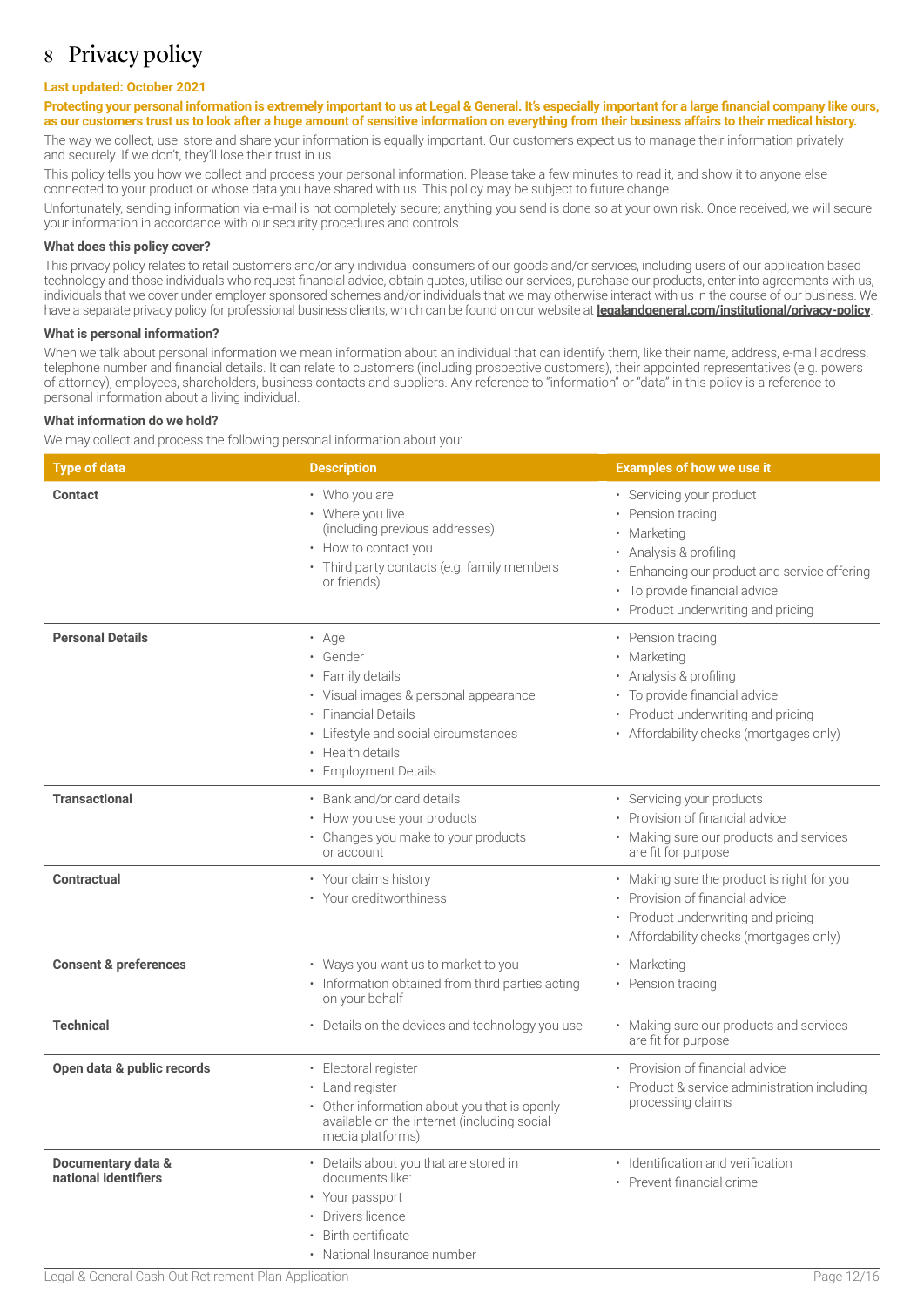| <b>Type of data</b>  | <b>Description</b>                                                                                                                                                                                                                                                                                                                                                                                                                                                                                                                                                                                                                                                                                              | <b>Examples of how we use it</b>                                                                                                                                                                                                                                                                                                                         |  |  |  |  |
|----------------------|-----------------------------------------------------------------------------------------------------------------------------------------------------------------------------------------------------------------------------------------------------------------------------------------------------------------------------------------------------------------------------------------------------------------------------------------------------------------------------------------------------------------------------------------------------------------------------------------------------------------------------------------------------------------------------------------------------------------|----------------------------------------------------------------------------------------------------------------------------------------------------------------------------------------------------------------------------------------------------------------------------------------------------------------------------------------------------------|--|--|--|--|
| <b>Location data</b> | • Your device's current location<br>• Use of location services such as the location<br>services of your operating system or browser.<br>sensor data from your device (e.g. Bluetooth<br>data, beacon data, Wi-Fi access points, GPS<br>data and cell tower data).                                                                                                                                                                                                                                                                                                                                                                                                                                               | • In limited circumstances some products<br>and/or services will require location<br>data for the purpose of access control<br>functionality, however you can change<br>location setting on your device at any time.<br>We will never share your location with<br>others, except with your express consent<br>or as permitted under this Privacy Policy. |  |  |  |  |
|                      | If you have turned on persistent background location services on your device, we may obtain<br>your device's location even while you are not using the services or products on your device. The<br>persistent background location services use various technologies to determine your precise<br>location, such as the location services of your operating system or browser, sensor data from your<br>device (e.g. magnetometer, barometer, gyroscopes, accelerometers, compasses, Bluetooth data,<br>beacon data, Wi-Fi access points, GPS data, and cell tower data). If you have opted-in to sharing<br>your background location with us as part of using our services or products, you can opt- out at any |                                                                                                                                                                                                                                                                                                                                                          |  |  |  |  |

#### **Where do we get our information from?**

- **Directly from you information you provide when you fill in forms or contact us by phone, email, etc.** We may record phone calls for our mutual protection and to improve our customer service standards.
- **Information we collect about you or receive from other sources.** This could be information you provide to us electronically (through our website or an online portal, for example), information we get from your online browsing activity, information from a third party (e.g. pension providers) or from publicly available sources such as social media platforms or the electoral register (e.g. to detect fraudulent claims). We may also receive information if you have been dealing with a financial adviser or broker, or have been introduced to us by another company (e.g. a bank, insurer, building society, your employer or their financial adviser).
- We use cookies and similar technologies to support the functioning of our websites and applications. This includes allowing you to browse between pages effectively, recording and storing your preferences and generally improving your online experience. They can also help to ensure that adverts you see online are more relevant to you. You can find more information about setting your cookie preferences by using the 'Cookie Policy' link at the bottom of our websites e.g **[legalandgeneral.com](http://legalandgeneral.com/privacy-policy/cookies/)**.

#### **How do we use your information?**

We use personal information that we hold about you:

- To carry out our responsibilities resulting from any agreements you've entered into with us (e.g. to provide financial advice, underwrite and administer your products, including processing claims, checking for false or inaccurate information against previous Legal & General product applications and mortgage affordability checks) and to provide you with the information, products and services that you've asked from us (e.g. quotes and pension tracing).
- To provide you with marketing information about services and products we offer across the Legal & General group which may be of interest to you. If you have opted in to receive marketing from us, based on your marketing preferences we may deliver this information by post, telephone, e-mail, SMS or personalised online marketing via our own systems such as My Account, social media platforms and/ or other third party websites e.g. YouTube. Please note that if you choose not to receive online marketing, you will not see personalised messages using your personal data, however you may still see generic online advertising about our products and services. We will not sell your data to third parties for them to market to you. We may also send marketing to you using our "legitimate interests", please see the next page for further information.
- To tell you about changes to our services and products.
- To comply with any applicable legal or regulatory requirements (including "know your customer" checks, or to comply with any applicable regulatory reporting or disclosure requirements).
- For carrying out market research, statistical analysis and customer profiling to help us to improve our processes, products and services and generate new business (e.g. to understand digital behaviours, identify financial attitudes, find new audiences with similar attributes and develop more engaging communications). This may also include sharing your personal information with our third-party

platform and media suppliers to prevent you seeing adverts for products you already have with us.

• To define our actuarial, pricing and underwriting strategies.

time by going into your device settings and switching off background sharing / location services.

- To run our business in an efficient and proper way. This includes testing our systems, managing our financial position, business capability, planning, communications, corporate governance, and audit.
- For any other purpose that we've agreed with you from time to time.

When you apply for a product or to receive a service from us, the application form you fill out or the resulting contract may contain additional conditions relating to the way we use and process your personal information. These will apply in addition to the uses described in this document.

In some cases, we may use software or systems to make automated decisions (including profiling) based on the personal information we have, or collect from others. These may include:

- **The prevention and detection of fraud and financial crime** To perform transaction monitoring, identity verification, money laundering and sanctions checks, and to identify politically exposed individuals. We are required by law to perform these activities which may be achieved using solely automated means to make decisions about you or any individual related to your products or application. We may use these activities to decline the services you have requested or
- to stop providing existing services to you. • **Providing quotes, calculating premiums and underwriting decisions** We may assess a number of factors including information about you and your health, lifestyle information such as your postcode, occupation and hazardous pursuits that you perform. These factors will be assessed against our pricing and underwriting criteria which may include statistics regarding life expectancy, illness, injury and demographic risks. For general insurance the factors may include your claims history, where you live, and the value of items you wish to insure. We may use these activities to determine the price of your product and whether we should undertake the risk of insuring you – including how much insurance should be granted to you, how much you should pay for it and whether or not to insure you in the first place.

For mortgage purposes the factors may include your creditworthiness, assessment of mortgage affordability, property value and checks against records held by credit referencing and fraud prevention agencies.

#### • **The provision of financial advice and recommendations**

We may perform computer- based assessments with your personal and financial information in order to produce your financial advice recommendations. These activities are not solely based on automated processing and our qualified financial advisers will always validate the outcome to ensure that the decisions are suitable based on the information that you have provided.

#### • **Speech Analytics**

We may use speech analytics on recorded phone calls to help us meet our regulatory obligations e.g. identify vulnerable customers, complaints, staff training needs, process and product development, quality control and audit. These profiling activities are not solely based on automated processing. The results are manually reviewed to decide if we need to take further action.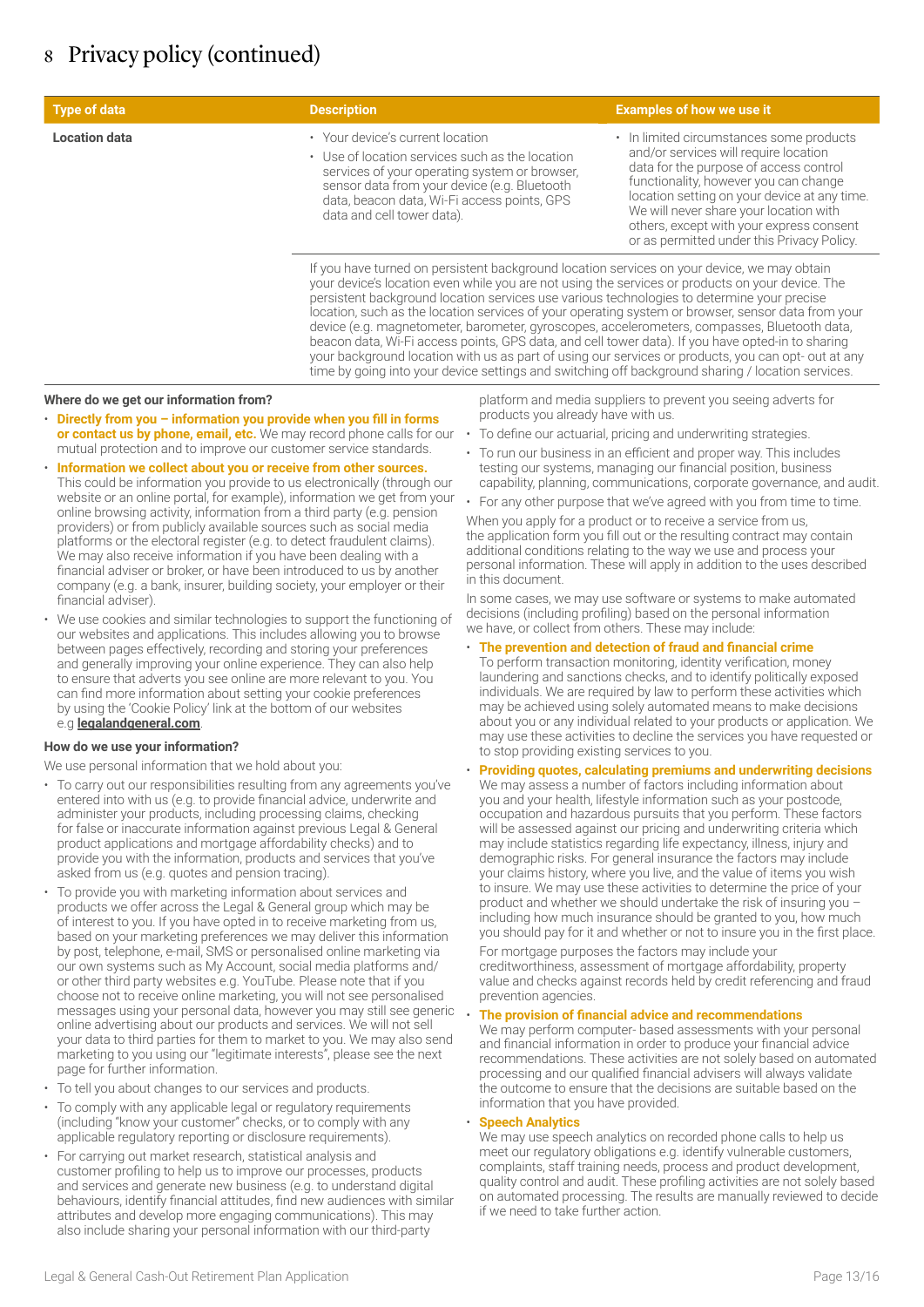• **Servicing activities such as (i) Personalising the content and design of communications and online services (such as My Account) and (ii) Determining when to provide tailored communications about your Legal & General product (e.g. as a result of changes in your personal circumstances or lifestyle) and the appropriate channel(s) to use.**

These may be achieved using profiling in order to predict certain characteristics about you (e.g. your economic situation, interests, personal preferences or transactional behaviour). The activities will not have a detrimental effect on you.

#### **Using your information in accordance with data protection laws**

Data protection laws require us to meet certain conditions before we're allowed to use your personal information in the way we describe in this privacy policy. We take these responsibilities extremely seriously. To use your personal information, we'll rely on the following conditions, depending on the activities we're carrying out:

- **Providing our contracts & services to you:** We'll process your personal information to carry out our responsibilities resulting from any agreements you've entered into with us and to provide you with the information, products and services you've asked from us, which may include online services.
- **Complying with applicable laws:** We may process your personal information to comply with any legal obligation we're subject to.
- **Legitimate interests:** To use your personal data for any other purpose described in this privacy policy, we'll rely on a condition known as "legitimate interests". It's in our legitimate interests to collect your personal data as it provides us with the information that we need to provide our services to you more effectively. We may use your information to:
	- Carry out market research and product development, which can include creating customer demographics and/or profiling.
	- Continue to send marketing information, via post only, to customers who purchased a product before 25th May 2018 and did not opt-out, until such time as they have reviewed their marketing preferences (which can be done at any time).
	- Send marketing information, via post only, to customers who have a relevant and appropriate relationship with Legal & General.
	- Develop and test the effectiveness of marketing activities.
	- Develop, test and manage our brands, products and services.
	- Study and also manage how our customers use products and services from us and our business partners, including customer surveys.
	- Manage risk for us and our customers.

This requires us to carry out an assessment of our interests in using your personal data against the interests you have as a citizen and the rights you have under data protection laws.

The outcome of this assessment will determine whether we can use your personal data in the ways described in this privacy policy (except in relation to marketing, where we'll always rely on your consent). We'll always act reasonably and give full and proper consideration to your interests in carrying out this assessment.

**Consent:** We may provide you with marketing information about our services or products where you've provided your consent for us to do so.

You may opt out of marketing at any time by e-mailing or telephoning your customer servicing team, details of which can be found at **[legalandgeneral.com/contact-us](http://legalandgeneral.com/contact-us)**. You can also manage your marketing preferences on our customer self-service systems, My Account.

Where you have consented, we will contact third parties (e.g. pension providers) to obtain information on your behalf.

• **Special category (sensitive) data:** Where you have consented, we will process any medical & health, racial & ethnic origin, genetic & biometric or sex life & sexual orientation information you have provided, and any other sensitive information obtained from a third party (e.g. your GP or other medical professional), solely for the purposes of allowing us to underwrite and administer new and existing products, provide other services (e.g. financial advice) and deal with claims.

Alternatively, we may process special category data for reasons of substantial public interest in accordance with applicable law. We will only process data that is needed for specific purposes.

• **Criminal Conviction Data:** Where you have consented, we will process this type of information solely for the purposes of allowing us to underwrite and administer your product and deal with claims.

Please be aware that the personal information you provide to us, and which we collect about you, is required for us to be able to provide our services to you and without it we may not be able to do so.

#### **How long do we keep your information for?**

We'll keep your personal information in accordance with our internal retention policies. We'll determine the length of time we keep it for based on the minimum retention periods required by law or regulation. We'll only keep your personal information after this period if there's a legitimate and provable business reason to do so.

For pension products, we may retain your personal information indefinitely using the legitimate interests condition in order to support future enquires from you, your family or financial adviser and our regulators.

For certain research and statistical activities, we may indefinitely retain minimised personal information about you, including medical information, to solely to define our actuarial, underwriting and pricing risk strategies. These activities will not be used to make a decision, or take measures, against you.

#### **Who do we share your personal information with?**

We'll only disclose your information to:

- Other companies within the Legal & General Group, third-party suppliers, contractors and service providers for the purposes listed under "**How do we use your information**" on the previous page.
- Selected third parties, so that they can contact you with details of the services that they provide, where you have expressly opted-in or consented to the disclosure of your personal data for these purposes.
- Our regulators, government agencies (e.g. HMRC), law enforcement agencies, credit reference agencies, fraud prevention agencies, reassurers, as well as our professional advisers etc. You can find an up to date list of reassurers at **[legalandgeneral.com/privacy-policy/](http://legalandgeneral.com/privacy-policy/consent-controllers) [consent-controllers](http://legalandgeneral.com/privacy-policy/consent-controllers)**.

Additionally, we may disclose your personal information to third parties:

- In the event that we sell or buy any business or assets, in which case we'll disclose your personal data to the prospective seller or buyer of such business or assets.
- If we, or substantially all of our assets, are acquired by a third party, in which case personal data held by us about our customers will be one of the transferred assets.
- If you have been dealing with a financial adviser, we'll provide information about your products and, where appropriate, with other information about your dealings with us, to enable the adviser to give you informed advice.
- For employer sponsored schemes, we may share some details of your plan with your employer and any professional advisor(s) they appoint on their or your behalf to service and provide accurate financial advice about the scheme.
- In order to enforce or apply the terms of any contract with you.
- If we're under a duty to disclose or share your personal data in order to comply with any legal obligation or regulatory requirements, or otherwise for the prevention or detection of fraud or crime.
- To protect you and Legal & General from financial crime, Legal & General may be required to verify the identity of new and sometimes existing customers. This may be achieved by using credit reference agencies to search sources of information relating to you (an identity search). This will not affect your credit rating. If this fails, Legal & General may need to approach you to obtain documentary evidence of identity.
- If you make a claim, we'll share your information (where necessary) with other insurance companies to prevent fraudulent claims.
- Legal & General Surveying Services may use a third party surveyor to carry out the survey or valuation of the property.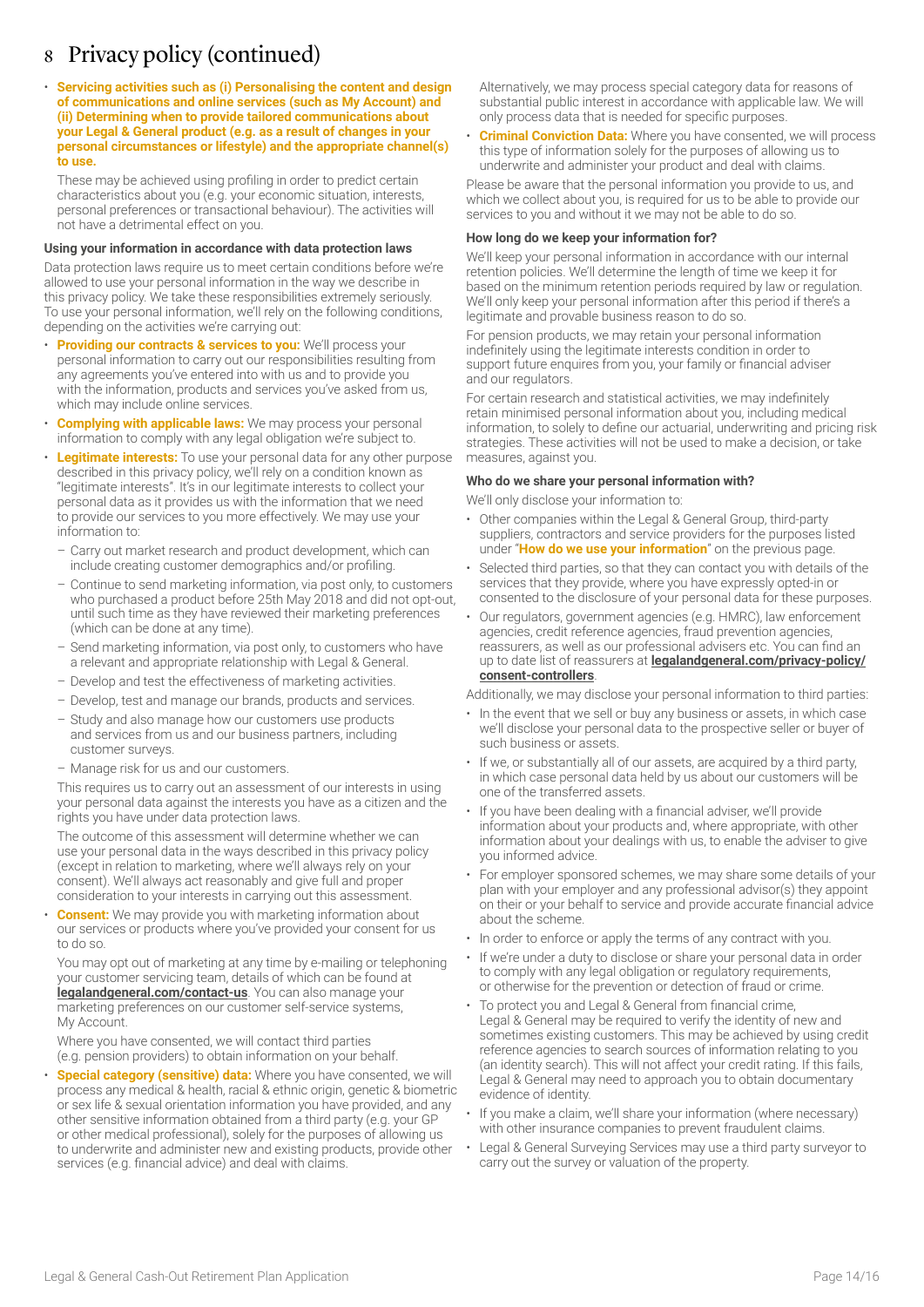Additionally, your information, including special category and criminal conviction data, may be disclosed to our reinsurers and to any other insurance company to whom you apply for products or services.

If you've been introduced to us by another company (e.g. bank, insurer, building society, your employer or their financial adviser), we may share your information with them to enable them to:

- Administer and service your products.
- Carry out market research, statistical analysis and customer profiling.
- Where you have consented, send you marketing information by post, telephone, e-mail and SMS about their products and those of carefully selected third parties.
- Assist you with your application process (aggregator and price comparison websites only).

#### **Credit Reference Agencies (mortgage customers)**

In order to process your mortgage application, we will supply your personal information to credit reference agencies (CRAs) and they will give us information about you, such as about your financial history. We do this to assess creditworthiness and product suitability, check your identity, manage your account, trace and recover debts and prevent criminal activity.

A hard footprint will be left on your credit file, which may affect your credit score when an application has been submitted. This may or may not affect your ability to obtain credit from other providers.

Legal & General will also continue to exchange information about you with CRAs on an ongoing basis, including about your settled accounts and any debts not fully repaid on time. CRAs will share your information with other organisations. Your data will also be linked to the data of your spouse, any joint applicants or other financial associates.

The identities of the CRAs, and the ways in which they use and share personal information, are explained in more detail at:

Call Credit - **[callcredit.co.uk/crain](http://www.callcredit.co.uk/crain)**

Equifax - **[equifax.co.uk/crain](http://www.equifax.co.uk/crain)**

Experian - **[experian.co.uk/crain](http://www.experian.co.uk/crain)**

#### **Fraud prevention**

The personal information Legal & General collects from you may be shared with fraud prevention agencies who will use it to prevent fraud and money laundering and to verify your identity.

If false or inaccurate information is provided and fraud is identified, details will be passed to fraud prevention agencies. Law enforcement agencies may access and use this information. We may also share information about you with other organisations and public bodies, including the police and we may check and/or file your details with fraud prevention agencies and databases.

If fraud is detected, you could be refused certain services, finance or employment. Further details of how your information will be used by us and these fraud prevention agencies can be found by accessing these links:

#### • CIFAS - **[cifas.org.uk/fpn](http://cifas.org.uk/fpn)**

#### • National Hunter - **[nhunter.co.uk/privacypolicy](http://nhunter.co.uk/privacypolicy)**

Legal & General and other organisations may also access and use this information to prevent fraud and money laundering, for example, when:

- Checking details on applications for credit and credit related or other facilities.
- Managing credit and credit related accounts or facilities.
- Recovering debt.
- Checking details on proposals and claims for all types of insurance.
- Checking details of job applicants and employees.
- Checking sources of income and tax details.

Legal & General and other organisations may access and use from other countries the information recorded by fraud prevention agencies. Please contact our Group Financial Crime department if you wish to receive the relevant details of the fraud prevention agencies:

#### Address: **Group Financial Crime, 7th Floor, Brunel House, 2 Fitzalan Road, Cardiff CF24 0EB**

Legal & General may also check the details of other parties related to your contract, including verification of identity. This includes beneficiaries, trustees, settlors, third party premium payers, executors or administrators of your estate, parties with power of attorney and any other beneficial owner.